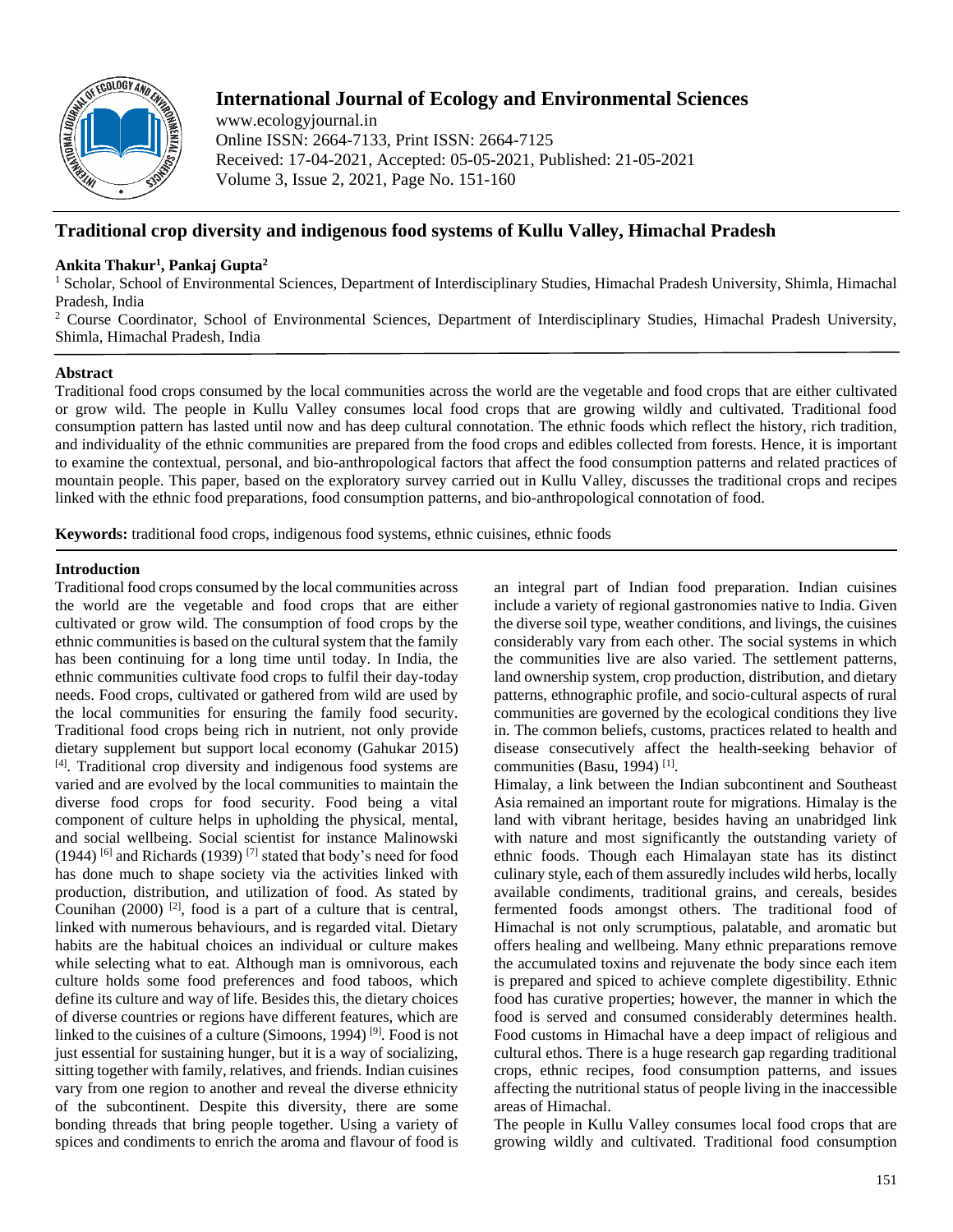pattern has lasted until now and has deep cultural connotation. The ethnic foods reflect the history, rich tradition, and individuality of the ethnic communities. The ethnic cuisines are vital factors representing every ceremony in the life cycle of the ethnic community, which is governed by the social status. Local foods are prepared from the food crops and edibles collected from forests. Hence, it is important to determine the contextual, personal, and bio-anthropological factors that affect the food consumption patterns and related practices of mountain people. This paper, based on the exploratory fieldwork carried out in Kullu Valley, discusses the traditional crops and recipes linked with ethnic food preparations, food consumption patterns of the people, and bio-anthropological connotation of food. The study tried to document the traditional wisdom on local food crops used by the mountain communities of Kullu Valley to preserve it. The traditional cuisines of the valley are not documented systematically; therefore, the aim was to document the knowledge linked with the use of traditional food crops. This will add to the literature in the field of ethnobotany.

#### **Materials and Methods**

Since it was a socio-biological and anthropological study, fieldwork remained its vital component. In this regard, the study area was visited and the researcher spent time discussing with local people, observing their lifestyle, customs, traditional wisdom, and food culture. A list of the people with knowledge of ethnic foods was prepared. Following methods were adopted during the field research:

#### **Interview Method**

Through interviews, verbal and non-verbal information was collected. The information was sought with regard to the traditional crops, the process involved in food preparation, equipment used, mode of consumption and sociocultural importance of the food item. A pre-designed questionnaire was used for gathering data on social attitudes, beliefs, opinions, behavior, traditional practices and customs of communities related to ethnic food.

## **Focus Group Discussion Method**

Study of dietary practices, documentation of ethnic foods and local beverages, their recipes, methods of cooking and serving was done by using the Focus Group Discussion method. Womenfolk, mainly the elderly women were involved in the discussion and the discussion focused on the procedures involved in cooking, wisdom pertaining to the nutritive value of food, and taboos linked with the consumption of ethnic foods. The required information was gathered from these discussions. In addition, participatory observation was the main tool to document the recipes of ethnic foods. An effort was made to document the vernacular names of ethnic foods, utensils and methods of preparation, which have been simplified and elucidated by giving suitable corresponding English terminology.

#### **Study Area**

Kullu is one of the twelve districts of Himachal Pradesh. Kullu Valley is also known as the *Valley of the Deities*. Kullu town lies on the banks of River Beas in the heart of the valley. Kullu is situated in the Beas basin. The original name of Kullu was *Kulata* which finds mention in the Vishnu Puran, Ramayan, and other Hindu mythological literature. Kullu was the most ancient state next to Kashmir and Kangra. Kullu valley is known for magnificent hills covered with Pine and Deodar Forest and sprawling orchards. Kullu was known as '*Kulanthpitha'*, which means '*the end of the inhabitable world*'. The district has an intricate web of valleys - each of which is a photographic pleasure and seems more stunning than the other. Kullu district is situated in the middle part of Himachal Pradesh and lies between 31°20'25'' and 32°25'00'' N and 76°56'30'' and 77°52'20'' E. The total Geographical area of the district is 5503 sq. km. The district is surrounded by five districts of Himachal Pradesh, on the north and east by Lahaul-Spiti district, on the south-east by Kinnaur district, on the south by Shimla district, on the southwest and west by Mandi district, and on the north-west by Kangra district. Kullu district is rich in natural resources like abundant water resources, fertile lands, forests mainly of pine, deodar, and oak, and rich biodiversity of flora and fauna. There are three National parks in the Kullu district. Alluvial soil and non-calcic soil are the major soil types of the district. Kullu valley has a climate with average rainfall between 918 to 1124 mm in a year. Minimum temperature falls as -2°C to 5°C in winter and the maximum temperature rises to 25°C to 37°C in summer. The economy of the Kullu district is mainly dependent on agriculture, horticulture, and tourism. Total agricultural land in the district is 65,186 sq. m. The area is famous for apple and temperate fruits such as pear, plum, apricot, cherry, and vegetables like tomato, pea, onion, and garlic. Kullu is also known for its international fame Dussehra Festival. The district is famous for its beautiful traditional handicrafts in weaving. Multi-colored Kullu caps, *pattoos*, the shawls, and patties, the local tweed. The district is also known for Hydro-Electric Projects and various projects were commissioned during the last decade. Every village in Kullu district has its own deity, where for centuries the people have been observing a different set of rituals. People in the valley undertake agriculture and horticulture as their primary occupation and 70 percent of the households are dependent on agriculture and horticulture. The valley faces climatic variation like cloud burst and hale-storm. The Valley has a rich diversity of crops, flora, and fauna. Flora includes timber trees like pine, deodar and oak, etc.; fodder trees like poplar, olive, alder, ash, mountain ebony, crab's claw, gum arabic tree, soap-nut, etc.; fruit trees, like, apple, pear, plum, peach, wild apricot, walnut, etc. and shrubs, like barberry, orange raspberries, Himalayan Cherry Prinsepia etc. are common in the area.

### **Results and Discussion**

The culinary tradition of Kullu is as thriving and diverse as its culture and is more or less an art that has passed on from one generation to another entirely by the word of mouth. Culinary traditions and the linked traditional wisdom developed with the evolution of human civilization. Indigenous knowledge nurtures because of close interdependence between the wisdom, land, and socio-cultural milieu of ethnic communities. The oral dissemination of traditions is in harmony with well-recognized cultural principles and rules regarding its privacy and inviolability, which govern the management of these traditions.

### **Traditional Crops**

The mountain communities living in the inaccessible vales have remained dependent on traditional crops, viz. *Saliyaara/ Chaolai*,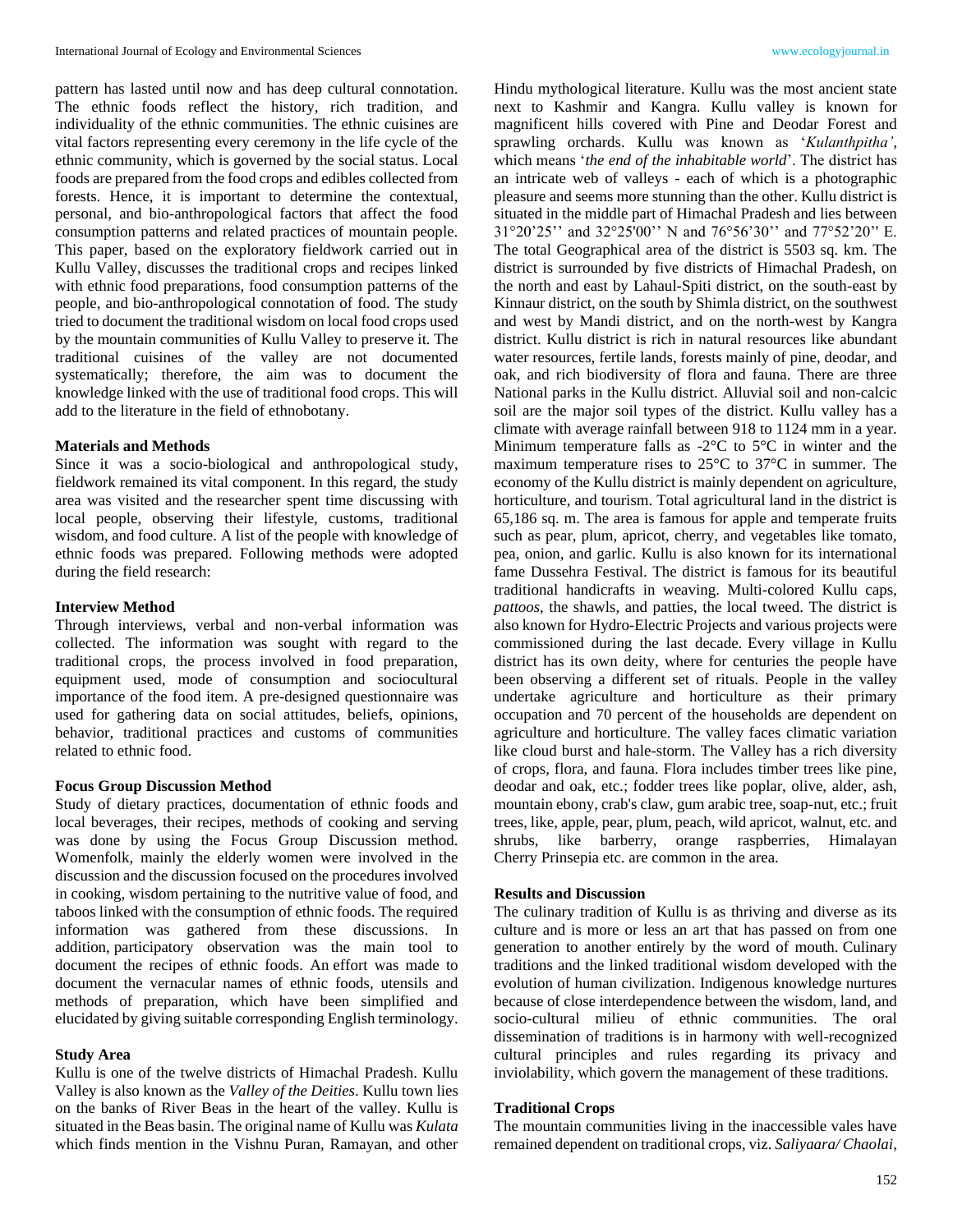*Takk/ bithu, Kodra*, *Kathu/Pomphra, Jau, dhan/ lal dhan, Cheeni, Kauni, Gehnu/ Kaunak, Makki/ Challi, Soya, Masar/Malka, Kolth/Kulthi, Rajmah/ Baali, Mash/ Maah, Moong/ Moongi, Rongi, Til*, etc. which the mountain communities were able to cultivate in the valley. Traditional crops have nutritional values, for instance, millet being rich in iron, carbohydrate and fiber are used for curing hemorrhoids and diabetes.

Earlier there was no facility like refrigeration for storing and preserving foodstuff for longer duration. Hence, people evolved traditional mechanism of preservation, which differs for different foodstuff, like grains, pulses, cooked food, fruits and vegetables. Earlier, the climate in the Kullu valley was pleasant and traditional houses were made of mud, stone and wood, which were calmer as compared to the concrete ones. Preservation of grains, cooked food, fruits and vegetables requires low temperature. Grains were stored in *kothdi*, the wooden boxes which were sealed with mud to prevent the attack of pests and ensure that the foodstuff remains in airtight condition. Pulses were stored in smaller wooden boxes. Ash was added to *Dahtu* & *batunhi* which safeguard pulses form pest infestation. Cooked food was stored in clay pot. For storing fruits for long-term use, these were cut into small pieces, sundried and stored in airtight vessels. Dried pieces of apple and pear were given to cattle and also consumed by human. Seeds of wild pomegranate are also dried for winter. Apple can be stored in a separate darker and cool room, apple varieties, especially green and golden apple can be

*Makki, Challi, Kukdu* Maize *Zea mays*

*Soya* Soybean *Glycine max*

stored for year in dark rooms.

#### **Ethnic Preparations**

Some of the traditional crops and related ethnic food preparations thereof are summarized in Table 1. Some of the ethnic foods are cooked in routine while some are cooked occasionally, the details are as follows:

*Saliyaara/ Sariyara/ Chaolai* (Amaranth) is grown as an intercrop with finger millet and in rotation with other routine crops. The ethnic preparations made using Amaranth are *Famra* and *Dhanna*. For preparing *Famra,* amaranth seeds are boiled in water until cooked, to which salt is added. The semi-solid salted gruel is served with *roti*, the unleavened wheat bread. For making *dhanna*, the amaranth seeds are roasted on a flat skillet and consumed during winters, especially on the festive occasions like *Lohri* and *Magh Sakranti*. *Takk, bithu, bathua* (Chenopod) was cultivated in small patches of fields. The seeds are used for making *famra,* which involves boiling seeds in water along with dry leaves of mustard and other grains like *saliyara* [Amaranth] and *kolth* [Horse gram]. Salt and chilly are added as per the taste. Cooking is done until the seeds soften. The semi-solid salted gruel is served with unleavened wheat bread) Tender chopped leaves of chenopod, *kathu* and *bandyaula* (chickweed) are cooked for twenty minutes in water and later fried in oil, onion, garlic, coriander seeds, cumin seeds, salt, chilly, and turmeric.

> *Makki ki roti*: Unleavened flat bread of maize *Dhana*: Puffed grain *Baadi*: Semi-solid salted preparation

> > *Halwa*: Semi-solid pudding *Badi*: The nuggets *Dhana*: Roasted seeds

*Kichari*: Preparation of rice and lentil

| <b>Local Name</b>                | <b>English Name</b> | <b>Botanical Name</b>                | <b>Ethnic Food Preparations</b>                                                                                                                                                                                                                              |
|----------------------------------|---------------------|--------------------------------------|--------------------------------------------------------------------------------------------------------------------------------------------------------------------------------------------------------------------------------------------------------------|
| Saliyaara, Sariyara, Chaolai     | Amaranth            | Amaranthus hypochondriacus           | Famra: Salted semi-solid gruel<br><i>Dhanna</i> : Roasted seeds                                                                                                                                                                                              |
| Takk, bithu, bathua              | Chenopod            | Chenopodium album                    | Famra: Salted semi-solid gruel<br>Sabji: Cooked leaves                                                                                                                                                                                                       |
| Kodra                            | Millet              | Eleusine coracana                    | <i>Roti:</i> Unleavened flat bread<br>Soor: Traditional wine                                                                                                                                                                                                 |
| Kathu, Pomphra, gangadi          | <b>Buckwheat</b>    | Fagopyrum esculentum<br>F. tataricum | Sabji: Cooked leaves<br>Chilre: Pancakes                                                                                                                                                                                                                     |
| Jau                              | Barley              | Hordeum vulgare                      | Chilre: Pancakes<br>Sattu: Powdered parched grains<br>Soor: Traditional wine/beer                                                                                                                                                                            |
| Chaul, dhan, lal dhan, lal chaul | Rice                | Oryza sativa<br>O. punctate          | Lal Bhaat: Boiled rice<br><i>Famra</i> : Salted semi-solid gruel<br>Kichari: Preparation of rice and lentil<br>Lugri: Traditional wine/beer                                                                                                                  |
| Cheeni                           | Proso millets       | Panicum miliaceum                    | Cheeni bhaat: Boiled millets                                                                                                                                                                                                                                 |
| Kauni                            | Foxtail millet      | Setaria italica                      | <i>Kauni bhaat</i> : Boiled millets<br>Famra: Salted semi-solid gruel                                                                                                                                                                                        |
| Gehnu, Kaunak                    | Wheat               | Tricticum astivum                    | <b>Bhaturu:</b> Fermented bread<br>Daliya: Cracked wheat grains<br>Seera: Fermented powdered preparation<br>Siddu: Stuffed fermented steamed bread<br><i>Baadi</i> : Semi-solid salted preparation<br>Bedue roti: Stuffed leavened bread<br>Chilre: Pancakes |

*Masar/Malka* Lentils *Lens culinaris Dal:* A spicy lentil soup *Kolth, Kulthi* **Horse gram** *Macrotyloma uniflorum Dal:* A spicy lentil soup

**Table 1:** List of Traditional Crops and Ethnic Food Preparations thereof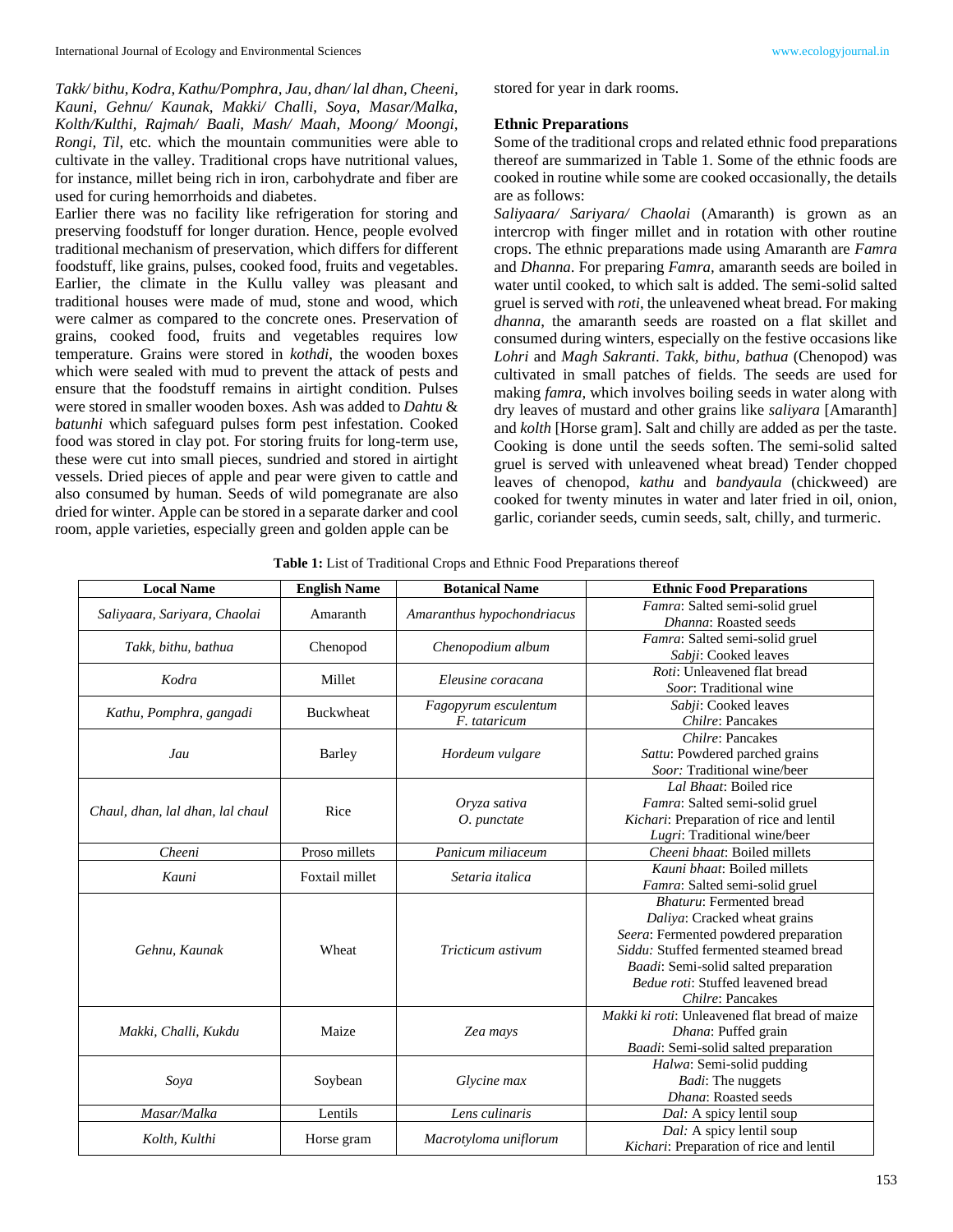| Rajmah, Baali | Red Kidney beans | Phaseolus vulgaris | <i>Dal:</i> A spicy lentil soup             |
|---------------|------------------|--------------------|---------------------------------------------|
| Mash, Maah    | Black gram       | Vigna mungo        | Bhalle/baude: Deep fried doughnuts          |
| Moong, Moongi | Green gram       | Vigna radiata      | Famra: Salted semi-solid gruel              |
|               |                  |                    | Rayta: Traditional spicy lentil preparation |
| Rongi         | Cowpea           | Vigna unguiculate  | <i>Dal:</i> A spicy lentil soup             |
|               |                  |                    | Madhara: Traditional curry                  |
| Til           | <b>Sesame</b>    | Sesamum indicum    | <i>Siddu</i> : Stuffed steamed bread        |
|               |                  |                    | <i>Kachori:</i> Stuffed bread               |

*Kodra* (Millet) is grown as an intercrop with amaranth or grown in rotation with other crops. *Kodra* is used for making the unleavened flatbread, for which the flour is kneaded and round balls of dough are flattened on a rolling board with a rolling pin and baked on flat skillet*.* The bread is preferred with cooked vegetable and lentil preparation*.* For preparing *soor*, the traditional wine, the unleavened flatbread, and *phaaf* (local fermenter) are set in a *haandi*, a large-sized pot, mixed well and kept for four days. The process is locally known as *gohh.* After four days, hot water is poured into the pot and again kept for five to six days for fermentation to take place. On the sixth or seventh day, the mixture is filtered, and the liquid so obtained is called *soor*. Due to '*Hot'* nature, millets are consumed during winters. According to elderly folk, millets can be used for treating piles and are considered good for diabetic patients. Latest studies have shown that millets are rich in iron, fibre, and carbohydrate content and are believed to regulate the blood sugar level and tone up the functioning of the digestive system. It is known that the unleavened flatbread of millets can be stored for hundreds of years without spoilage or microbial growth.

*Kathu, Pomphra, gangadi* (Buckwheat) is cultivated in the weedfree, well-manured field. The seeds and leaves of the plant are used for making ethnic cuisines. Chopped green leaves of *kathu* and *bandyaula* (chickweed) are boiled in water for twenty minutes. The water is drained and fried in oil, along with onion, garlic, coriander seeds, cumin seeds, salt, chilly, and turmeric. It is served with rice or *bhaturu* (deep-fried fermented flatbread) or unleavened flatbread. The flour is used for making *Chilre*, the pancakes. A thick batter of buckwheat flour is prepared to which sugar/salt are added as per taste, and the batter is poured on a preheated pan and spread to a round shape. The pancake is baked on both sides and served with tea.

*Jau* (Barley) is grown in the weed-free and well-manured field. Its seeds are used for making ethnic foods. *Chilre*, the pancakes are prepared using a thick batter of buckwheat flour. Barely seeds are pounded in *ukhal* with *musal* to remove the husk and rinse in water, followed by drying. After sun drying, the seeds are parched and ground. The resultant powder is called *sattu,* which is served with milk. *Soor,* the traditional wine/beer is prepared, for which barley seeds are cooked by adding *phaaf* (local fermenter) and the mixture is allowed to ferment for eight to nine days. Subsequently, the mixture is distilled and the liquid so obtained is consumed as traditional barley wine/beer, which is served to express hospitality.

*Chaul, dhan, lal dhan, lal chaul* (Rice) is grown in well-irrigated fields and requires plenty of water. It's used for making *lal bhaat, famra, kichari, lugri*. Rinsed red rice is boiled in water until cooked. *Laal bhaat* is consumed with *dal.* For making *Famra*, red rice is boiled in the water to which salt is added as per taste until cooked. The semi-solid gruel is served hot. Red rice is boiled in water along with horse gram, salt, chilly, turmeric, ginger, oil, etc., and stir thoroughly until cooked to make *Kichari*, which is served with clarified butter. *Kichari* is also prepared on festive occasions like *Makar Sankranti. Lugri*, the local wine is also prepared, for which the boiled white rice is poured in an airtight container, and *phaaf* (local fermenter) is added and mixed well. The mixture is allowed to ferment for eight to nine days, followed by filtration, and the liquid so obtained is called *lugri*, which is served on festive occasions and marriages.

*Cheeni* (Proso millets) is grown in the well-manured field and the seeds were cooked as *bhaat*, for which the rinsed proso millets were boiled until cooked and served with *dal*. *Kauni* (Foxtail millet) was grown as an intercrop with maize or singly in a wellmanured field. The husk of millet is removed in *ukhal* with *musal,* followed by sieving and boiling in water to cook it as *Bhaat,*  which is served with *dal* or curry. Seeds of millets are cooked by boiling in water and adding few dry leaves of mustard and grains like *saliyara* and *kolth*, salt and chilly as per taste, to make *Famra*, the semi-solid gruel, which is served hot.

*Gehnu* (Wheat) is grown in a well-manured field. Its flour is used for making *bhaturu* (baked fermented bread), *daliya* (cracked wheat grains), *seera* (fermented powdered preparation), *siddu* (stuffed fermented steamed bread), *baadi* (semi-solid salted preparation), *bedue roti* (stuffed leavened bread), *chilre* (pancakes), *rott* (thick baked bread), *gulgule* (deep-fried spongy fritters), and *marchu* (deep-fried fermented bread). For making *Bhaturu,* wheat flour is kneaded with a locally available fermenter and warm water. The balls of fermented dough are flattened on a rolling board with a rolling pin and baked on a flat skillet*. Bhaturu* are served with *dal* and *sabji*. The recipe of *marchu* is similar to that of *bhaturu*; however, in spite of heating on flat skillet, the flattened dough is deep-fried in oil until light brown in appearance.

*Daliya*, cracked wheat grains are soaked in the water for halfhour, followed by boiling in water and adding sugar or salt as per taste. Clarified butter is added and cooked until softens. *Seera* is prepared by soaking wheat grains for few days followed by rubbing with hands to remove the seed coating and ground to form a thick semi-solid paste. Small balls of thick paste are dried, which are allowed to dry. Later the balls are soaked in water and fried in clarified butter. Sugar is added to taste and stirred until the solid pudding is ready. For making *Siddu*, the dough is prepared by kneading wheat flour with warm water and kept for half an hour. The stuffing is made either of walnut/*urad* dal/sesame/soybean/potato. However, walnut stuffing is common in the valley. To make stuffing, walnut is ground with mint leaves, ginger, onion, garlic leaves, salt, turmeric, chilly, leaves, and seeds of coriander. Siddu maker with water is kept on flame till it gets pre-heated. The dough is flattened and stuffed with desired stuffing and closed in a semi-circular shape. The stuffed *siddu* is placed inside the *siddu* maker and steamed for 20 to 25 minutes. *Siddu* is served with clarified butter, tea or chutney*.* Wheat flour is boiled in water with a pinch of salt and stirred well to form a semi-solid boiled preparation known as *baadi* which is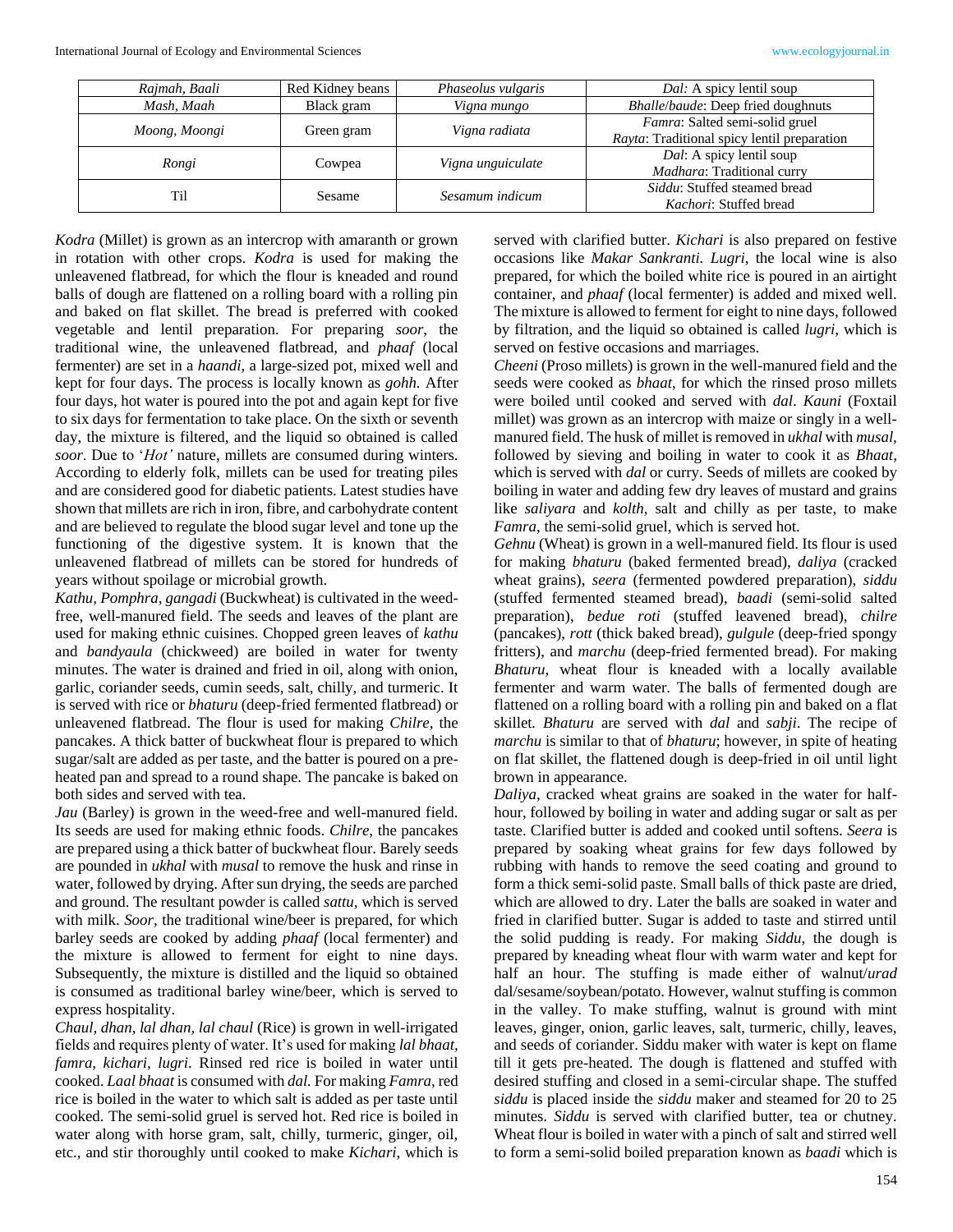served with clarified butter*,* especially to pregnant ladies and lactating mothers. For making *Bedue roti*, stuffed leavened bread, the dough is prepared by kneading wheat flour with locally available ferment and warm water and kept for half an hour. The desired stuffing either of walnut/urad dal /sesame /soybean/potato is stuffed in the flattened dough, which is later closed, given a circular shape, and kept at a warm place. After 20-25 minutes, these are deep-fried fry in oil and served with tea or chutney*.* A thick batter of wheat flour is prepared to which sugar/salt are added as per taste, and the batter is poured on a preheated pan and spread to form round-shaped *chilre*, the pancakes. The pancake is cooked on both sides. *Bhaturu* is among the routine cuisines, while *siddhu* and *chilre* are cooked on *Sankranti*  and important ethnic preparations of the valley. *Rott*, the thick leavened bread, is of two types, sweet and salted. Both are offered to the local deities on festive occasions. Sweet *rott* is prepared by kneading the wheat dough with syrup of jaggery and flattened to give a round shape, followed by shallow frying on a flat skillet. For making salted *rott*, wheat flour is kneaded with fermenter, and later the flattened round shape is stuffed with walnut, green leaves of coriander, mint, spinach, and spices. The salted *rott* is prepared on a flat skillet and designs are embossed on it with the edge of a big sickle. For making *gulgule*, a thick batter of wheat flour is prepared to which sugar is added. The batter, in small quantity, is deep-fried in oil until brown.

*Makki/ Challi/ Kukdu* (Maize) is grown with crops like black gram, green gram, cowpea, and kidney beans as intercrops. The main ethnic preparations of maize are *Makki ki roti* for which the balls of corn flour dough are flattened with wet hands and cooked on a flat skillet followed by heating in *chulha*, the traditional hearth. *Makki ki roti* is served with *sarson saag* (leaves cooked as a vegetable), urad/ gram dal, and curry. It is one of the favorite cuisines of local people. Maize seeds are roasted on a flat skillet or any other utensil with a lid to prepare *dhana*, the puffed grain. *Dhana* is consumed with walnut, mainly during the winters. Maize flour is boiled in water along with a pinch of salt and stirred well to form a semi-solid preparation known as *Baadi* and served with clarified butter or buttermilk*. Baadi* is given to pregnant ladies and lactating mothers. The corn cob roasted in *chulha*, the traditional hearth is consumed.

*Soya* (Soybean) is grown as an intercrop with maize. It is used to prepare *halwa* (semi-solid pudding) for which the soybean flour is fried in clarified butter until it becomes golden brown. Sugar and water are added with constant stirring for three to four minutes. *Halwa* served with tea. *Dhana*, the soybean seeds roasted in a pan are consumed with jaggery mainly during the winters. Another common preparation of soybean is *badi*, the nuggets, for which soybean is soaked overnight in water. Soaked seeds are rubbed to remove the coating and grinded on *shil* with *bautu* (stone-slab with grinding stone). The semi-solid paste, so formed is given desired shape and sun-dried for two three days. *Maddhra,* of nuggets, is prepared in curd*.* Besides this, *Masar*  (lentil with seed coat)*, Malka* (without seed coat) is grown in well-manured fields. The *dal,* a spicy lentil soup is prepared by frying lentil in oil, garlic, onion, ginger, coriander seeds, cumin seeds, salt, chilly, and turmeric, and boiled until cooked. It is served with *bhaturu*/*chapatti* or rice.

*Kolth/ Kulthi* (Horse gram) is grown as an intercrop with maize and cooked as *dal*, a spicy lentil soup, which is consumed with *bhaat* (boiled rice) and *bhaturu/ chapatti*. *Kichadi*, preparation of

rice and *kolth/ kulthi* is prepared by boiling red rice/ rice and horse gram in water to which salt, chilly, turmeric, ginger, and oil are added and stir properly until cooked. It is served with clarified butter on the occasion of *Makar Sankranti.*

*Rajmah/ Baali* (Red Kidney Beans) are grown in the area and cooked as dal, for which the seeds are boiled in water until cooked and sautéed in oil, by adding onion, garlic, ginger, coriander seeds, cumin seeds, salt, chilly, and turmeric. *Dal* is served with *bhaturu* or rice*.*

*Mash* (Black gram) is cultivated as an intercrop with maize and is either cooked directly as *dal* or used in numerous other preparations. For making *Bhalle*/*baude*, black gram is soaked overnight in water and seed coats are removed by rubbing with hands. Then it is ground along with turmeric, chilly, coriander seeds, cumin seeds, and *mugolu* (cannabis seed). The thick paste is kept for one hour until it becomes fluffy or spongy. It is given a doughnut shape and fried in oil. For making *Kichari*, black gram is boiled in water till half cooked. To this, rice and spices (salt, turmeric, ginger, chilly, coriander, and garlic leaves) are added as per the taste and again boiled until cooked and relished with clarified butter. *Bhalle, khichadi,* and *bedue Rotis* (stuffed bread of Black gram) are prepared on the occasion of *diyali* and *Makar Sankranti,* and offered to the local deity.

*Moong* (Green gram) are grown along with maize and used for making *dal* and *famra*. *Famra* of *moong* is given to the patients suffering from diarrhea. For making *Rayta*, green gram is boiled in water until cooked and then sautéed with oil, onion, garlic, ginger, coriander seeds, cumin seeds, salt, chilly, and turmeric. Black mustard seeds are added until the mustard seeds give their flavor. *Dal* and *rayta* are served with rice and *chapattis. Moong rayta* is one of the main cuisines of *Kullvi Dham*, the traditional community feast*.* 

*Rongi* (Cowpea) is cultivated as an intercrop with maize and used for making *dal* and *Madhara*. Preparation of *Madhara* involves boiling of cowpea followed by frying in clarified butter with a mixture of ground spices such as coriander seeds, cumin seeds, black cardamom, cardamom, carom seeds, chilly, asafoetida, cinnamon, fenugreek, cloves, and bay leaves. This is followed by the addition of curd and constant stirring. Nuts, like cashew, walnuts, and ground dry coconut are added. Boiled cowpea and *seppu badi* are added to the gravy, followed by constant stirring. *Madhara* is the first item, which is served during *Kullvi Dham*.

## **Wild Edibles**

A few wild fungi are edible and are found in the moist, shady area mainly under the canopies of trees and rocks. Many of them grow between the months of February to April, while a few grow till August. The edible fungi are gathered and consumed as the whole plant. All edible fungi are cooked as vegetables and the puffballs can be consumed raw. Some of the commonly available wild edible fungi in the area are:

- *Chhochi* [*Boletus edulis*]: Arial part is cooked as vegetable
- Bdi Chochi [Ganoderma lucidum]: The whole part is cooked as a vegetable
- *Dibbu, shoke* [*Lycoperdon pyriforme*]: Arial part is cooked as vegetable and can be consumed raw
- Siuni kiaaun [*Hydnum repandum*]: Entire plant is cooked as a vegetable.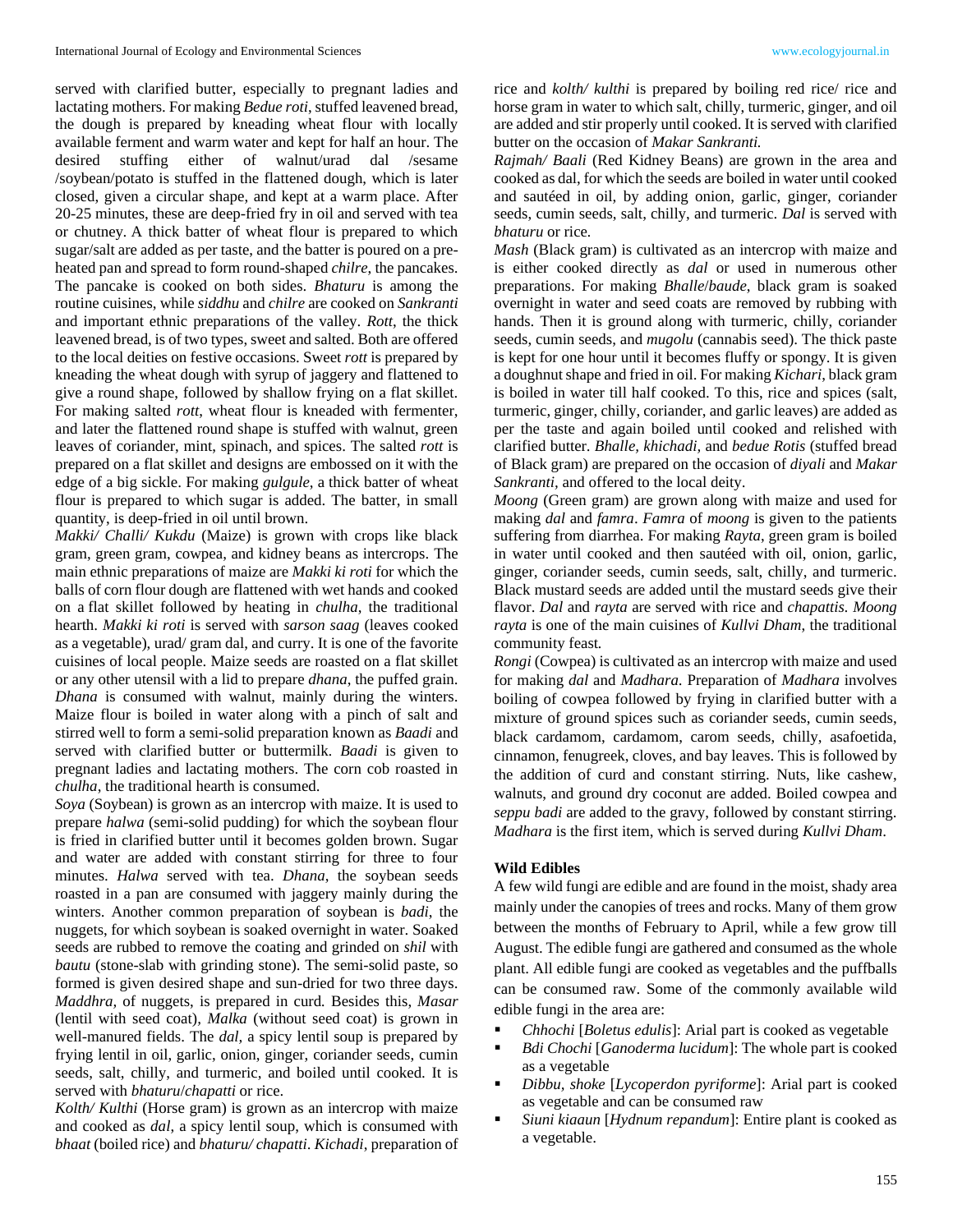- *Gucchi/chunchru* [*Morchella esculenta*]: The whole plant is cooked as vegetable and added to the *madhra*, the traditional curry
- *Kiaaun* [*Sparassis crispa*]: Whole part is cooked as a vegetable

*Madhra* of morels is the speciality of *Kullvi Dham*. Preparation of *madhra* involves the use of clarified butter. The spices, such as coriander seeds, cumin seeds, black cardamom, cardamom, carom seeds, chilly, asafoetida, cinnamon, fenugreek, cloves, and bay leaves are sautéed in clarified butter. To this, the curd is added gradually, followed by constant stirring. Nuts like cashew, walnut, and ground dried coconut are added to the gravy followed by boiling. Washed *gucchi* is added, stirred, and cooked for some time. *Madhra* is consumed with rice. *Lingri* [Fiddle head fern*; Diplazium esculentum*] is cooked as a vegetable and pickled for long-term use. The hair on the plant body is removed before cooking and pickling. Cooking, it as a vegetable involves frying in oil, onion, garlic, salt chilly, and spices as per the taste and addition of chopped fern followed by cooking. For making pickles, the *lingri* is cleaned, cut into small pieces, boiled until half-cooked. This is followed by the addition of ground spices such as salt, chilly, black mustard, cumin seeds, coriander seeds, fenugreek seeds, black pepper, and mustard oil are added to it. The pickle is stored in an airtight container in the sunshine. After twenty days, the pickle is ready for consumption.

#### **Spices and Condiments**

Spices are plants/plant parts with intensive and distinctive flavors and aromas used in fresh or dry form. They are a prized group of minor components in human diets. While spices are currently added to food as flavoring agents, many spices and their oils have been found to possess some antimicrobial and antioxidant properties. Spices are used as flavorings or as seasonings both in their fresh and dried form. Food is incomplete without spices and condiments as these are essential for imparting special flavor and aroma to the food. Some of the spices and condiments grown in the valley, include:

- *Babhri* [Marjoram; *Origanum majorana*]: Having a special aroma, the leaves are used for making chutney and added to the stuffing prepared for *siddu*s and even consumed raw.
- *Dhaniya* [Coriander; *Coriander sativum*]: Seeds and green leaves used as spice/ condiment in preparation of food or chutney.
- *Methi/ Mitha* [Fenugreek; *Trigonella foenum-graecum*]: Leaves cooked as vegetable and seeds are used as a spice.
- *Mirch/ Pipli* [Chillies; *Capsicum annum*]: Used as a spice or consumed as salad.
- *Pudina* [Mint; *Mentha arvensis*]: Leaves are used for making tea and chutney.
- *Pyaz* [Onion; *Allium cepa*] and *Lehsun* [Garlic; *Allium sativum*]: Used as a condiment in the food preparation and green leaves are cooked as a vegetable and used for making chutney.
- *Rai* [Black Mustard; *Brassica nigra*]: Used as a condiment in the foods and is an essential ingredient of pickle.
- Saunf [Fennel; *Foeniculum vulgare*]: Seeds are used as a spice in sweet/ salted food preparations and fresh leaves cooked as vegetables.
- *Shayi* [Mustard; *Brassica juncea*]: Seeds used for extraction of oil.

Other than locally available spices, people use hing (*Ferula asafetida*), kalimirch (*Piper nigrum*), lalmirch (*Capsicum frutescens*), dhania (*Coriandrum sativum*), sarson (*Brassica spp*.), jaifal (*Myristica fragrans*), elayachi (*Eletaria cardmomum*), lavang (*Syzygium aromaticum*), adrak (*Zingiber officinale*), haldi (*Curcuma longa*), dalchini (*Cinnamomum aromaticum*), bhangolu (seeds of *Cannabis sativa*), curry patta (*Murraya koenigi*), and zeera (*Cuminum cyminum*). *Til* (sesame) are grown in the area and used for stuffing in various ethnic preparations. Sesame seeds are grinded with mint leaves, ginger, onion, garlic leaves, salt, turmeric, chilly, and seeds of coriander to make stuffing for *siddu* (stuffed steamed bread) and *kachori* (stuffed bread)*.* Of the number of ethnic preparations, *Jaraula* is one of the famous preparations of buttermilk. It is also called *kachi kadhi* because this doesn't involve cooking and boiling buttermilk. The cooking only involves sautéing of onion, turmeric, salt, chilly in mustard oil, to which buttermilk is added with constant stirring, followed by cooling. Black mustard seeds, Coriander leaves, mint leaves, and cooked fiddlehead fern can be added to it. *Patrode*, the cooked taro leaves, are among the ethnic preparations, for which the taro leaves are cleaned, to which the paste of maize/ gram or millet flour containing fresh coriander leaves, salt, turmeric, cumin seeds, chilies, and spices, is applied. After applying the paste, the leaves are folded and shallow fried in oil in a closed lid container. The folded leaves can be steamed in a pressure cooker and later deep fried in the oil. These are consumed along with routine food or as a snack with tea.

People in the area prefer non-vegetarian food, the common being, the *juma*, the fried intestine of sheep; *Potti*, cooked intestine and stomach; *kaleji*, cooked liver; *tundi-mundi ka soup*, broth of legs and head of sheep and goat. For cooking the *kaleji*, the liver of goat or sheep, the gravy is prepared, but the use of curd is optional. *Jumma* is cooked by the intestine of sheep with gram flour, millet flour, and wheat flour along with salt and spices as per taste, followed by shallow frying in oil. It is served with chutney as a snack. The legs and heads of sheep are boiled in water with spices and condiments as per the taste to make *Tundi mundi ka soup*. Traditional homemade candy, a sweet snack of jaggery is also common in the area. For preparing this snack, jaggery is melted in a pan to which walnuts and apricot kernels are added. The mixture is allowed to cool until it solidifies and later consumed as a nuts candy.

Pickle of Galgal (*Citrus limon*), Bidana (*Pyrus Cydonia*), *Achari aaru, pataru* (*Prunus mira*), etc. is common in the valley. For making pickles all the fruits except peach and alubukhara, thoroughly washed and cut into small pieces. The cut/ whole fruits are mixed with oil, salt, and ground spices, viz. chilly, cumin seeds, fenugreek seeds, black mustard seeds (optional), and black pepper. The pickle is stored in an airtight container and after 15 to 20 days pickle is ready for consumption. Earlier the pickles were stored in clay pots but nowadays in plastic containers.

#### **Food Consumption Patterns**

Quality of life and food habits of people depends on climatic conditions and the variation in lifestyle and food consumption patterns depends on the availability and utilization of resources. The incidence of extreme weather events such as storms, floods, and avalanches affect the local food and nutrition situation and therefore access to food and in turn lifestyle of people. Usually,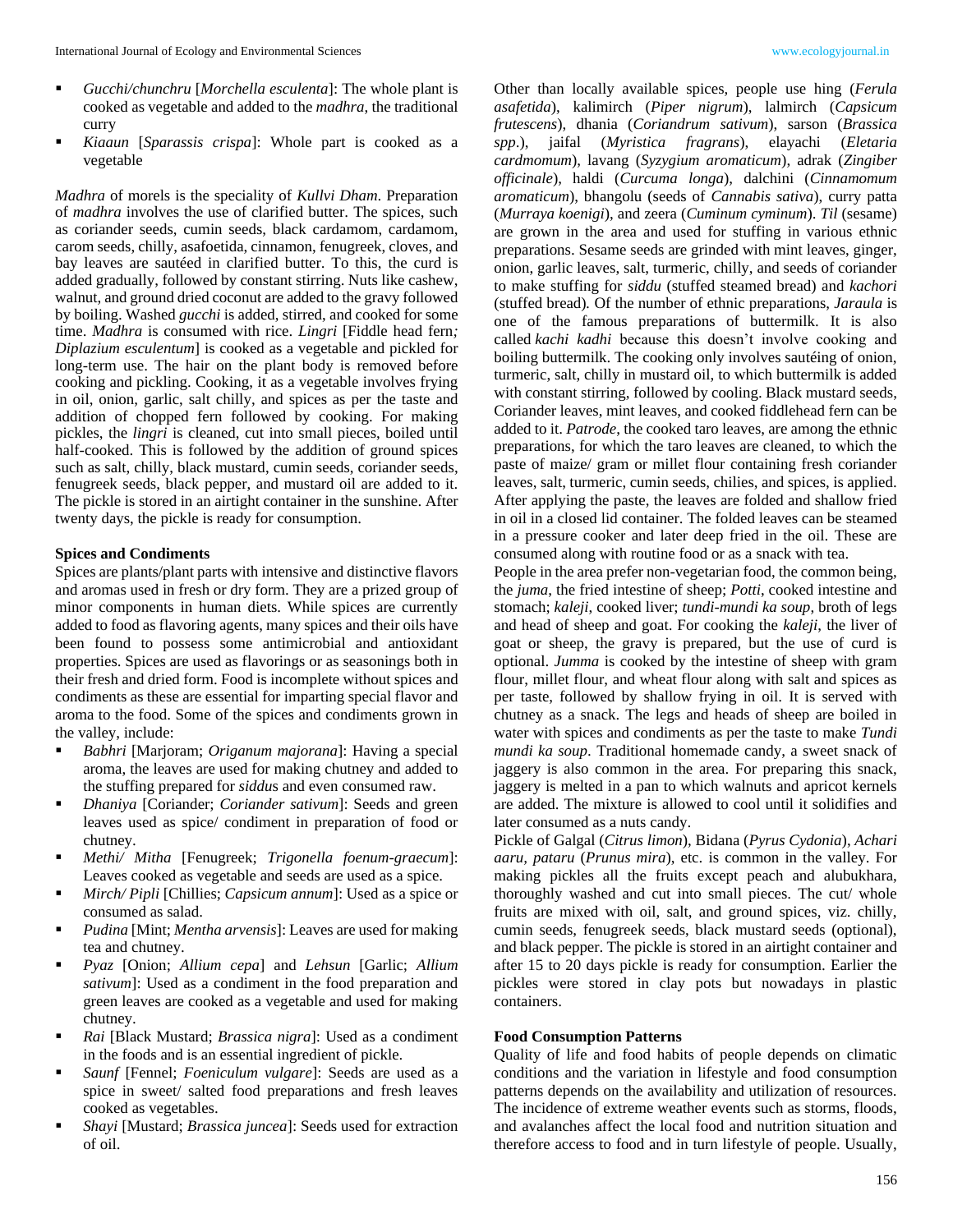three meals are taken in a day. *Nuhari* (breakfast) is usually a light meal and sometimes consists of the leftovers of the previous day which are consumed with tea. *Klaar* is the food consumed before lunch, while *patohri*/*dapohri* is the lunch and *biyaali* is the dinner. There is no specific menu for routine food and each family has its own choices. Most of the people eat lunch what has been cooked in breakfast. Daily foods items include the *bhaturu*, *bhaji*, a vegetable, dal, lentil soup, *bhaat*, rice, and *famra*. *Dal* is preferred over *bhaji*. According to the elderly people, "*we used to eat, what we used to grow, the only salt was procured from the market*". Traditionally, the pulses consumed are red kidney beans, black gram, cowpea, soybean, lentils, green gram, and horse gram. People even prefer the consumption of wild edibles. People consume cucurbits, mustard, onion, potato, tomato, peas, and ladyfinger. Seasonal variation is seen in the food consumption patterns. Crops and foods vary with season and so is the food consumption pattern. Wild edibles like *chhochi* (Penny Bun), *badi chhochi* (Lingzhi mushroom), *shoke* (Puffball), *gucchi* (Morels), and *lingri* (fiddlehead fern) are mainly consumed from March to May, and figs are cooked as in the spring season. In summers, cuisines, such as *jaraula*, preparation of buttermilk or curd, buttermilk are preferred. Buttermilk is consumed with maize bread to balance the 'hot' humor of maize in summer. From July onwards, leaves of taro plant cooked as *patrode*. The popular foods consumed during the winters are *famra, siddu, bedue roti, kodre ki roti, makki ki roti, black gram* and *kichadi* of brown rice, *danna*, roasted seeds of maize, wheat, soybean with walnut and *baddi*.

# **Food Fads and Fallacies**

There are a number of food taboos**/** restrictions which are followed in the preparation, serving and consumption of food, for example, black gram and dairy products are not consumed with non-vegetarian food, because of a belief that its consumption causes white patches on the skin. Likewise, clarified butter is not consumed with edible fungi or fern, because of its 'hot' nature, which is believed to cause digestive problems. These practices are still followed although to a lesser extent. Pregnant women must be fed nutritious food. Many social taboos prevalent in society prohibit expectant mothers to consume certain foods. There exist traditional beliefs regarding harmful and useful aspects of foods recommended for women during pregnancy and lactation. Earlier, *dai,* there were traditional birth attendants, midwives who used to recommend a diet for pregnant and lactating women. Some of these include- use of milk, butter, clarified butter, buttermilk, and curd and dairy products like *kheer* and *kadhi*. The woman is served *Baadi* (semi-solid salted preparation) along with clarified butter soon after delivery, because of the belief that consumption of *baadi* helps in strengthening of uterus stronger and at the same time makes the baby healthier. *Baadi* of wheat flour and maize flour were popular but currently *baadi* of maize flour is not consumed. Another item recommended for the expectant and lactating mothers is *famra* of rice, green gram, and traditional grains, but nowadays the traditional grains are unavailable; hence, *famra* of green gram and rice is given. *Daliya*, sweet pudding cracked wheat grains cooked in milk, believed to be a healthy food for the mother. *Khichdi,* of black gram and brown rice, is also recommended. Except for mustard, all green-leafy vegetables are recommended to the lactating mother. It is believed that mustard causes stomachache.

In case of cold and pyrexia, leaves of chilly are cooked as vegetables and fed to the lactating mother. Consumption of excessive salt is prohibited during pregnancy because of the belief that salt causes inflammation in the feet. It is believed that if a pregnant lady consumes spicy food, the new-born baby is likely to have a hot temperament. Likewise, consumption of sour food is also restricted for the reason that the baby is likely to be weak.

Even though food is preferred with some consideration of physical need, the values or beliefs a society ascribes to probable food items define what communities within a social group will consume, for instance, both foods of both plant and animal origin may help in meeting the nutritional requirements. Thus, what is regarded edible or a delicacy at one place might be considered inedible at another place. Yet, the symbolism and taboos linked with the food items affect their availability and consumption in different societies. Communities are linked to their culture and ethnicity through similar food consumption patterns. Food acts as a way of upholding cultural identity. The ingredients, methods of preparation and preservation, and variety of food consumed during different meals may differ among different cultures. The areas where the people live, and where their ancestors originated, affect the food preferences. Foodstuff itself has connotation linked with it. Even the nations and states are generally linked with some food items, for instance, pizza and pasta are associated with Italy. Food practices and preferences are disseminated during immigration.

Whenever a community shift from one place to another, it carries its food inclinations. They may prefer old recipes with new ingredients, or try out innovative recipes, combining the ingredients to complement their tastes. Some food values and practices are linked with religious beliefs. In spite of religious food prescriptions, dietary practices differ extensively even among those having the same conviction. Such variations may be due to outlets of a religious group, regional disparities, and individuals' or families' own degree of convention or religious observance. The customs, rituals, and beliefs practiced by people depict their simple lifestyle and proximity to nature. Food not only reflects the culture of a society but is also an important component of life and thus determines the lifestyle of a people. In the discussion that follows further, an effort has been made to catch a glimpse of the lifestyle of people through their food habits.

## **Festive and Ceremonial Food**

The festivals offer a great opportunity for people to enjoy the traditional delicacies that are cooked using the conventional recipes passed on from generation to generation. Each festival brings with it the joy of festival and ceremonious food that is waited for an entire year. These distinct recipes provide a great chance to unveil and taste ethnic foods. Every festival has a different approach towards food for example on one hand people observe fast on some festivals and stay hungry for the entire day, while on the other hand, some festivals offer an opportunity to enjoy spicy and sweet food. This diversity in the food and cooking becomes clearer once we peep into the festive and ceremonial food and the manner of serving the same. Kullu is known for its rich culture, and festivals unveil a treasure trove of flavors with each valley offering its own unique twist. The people in the valley celebrate every occasion with elations on its platter.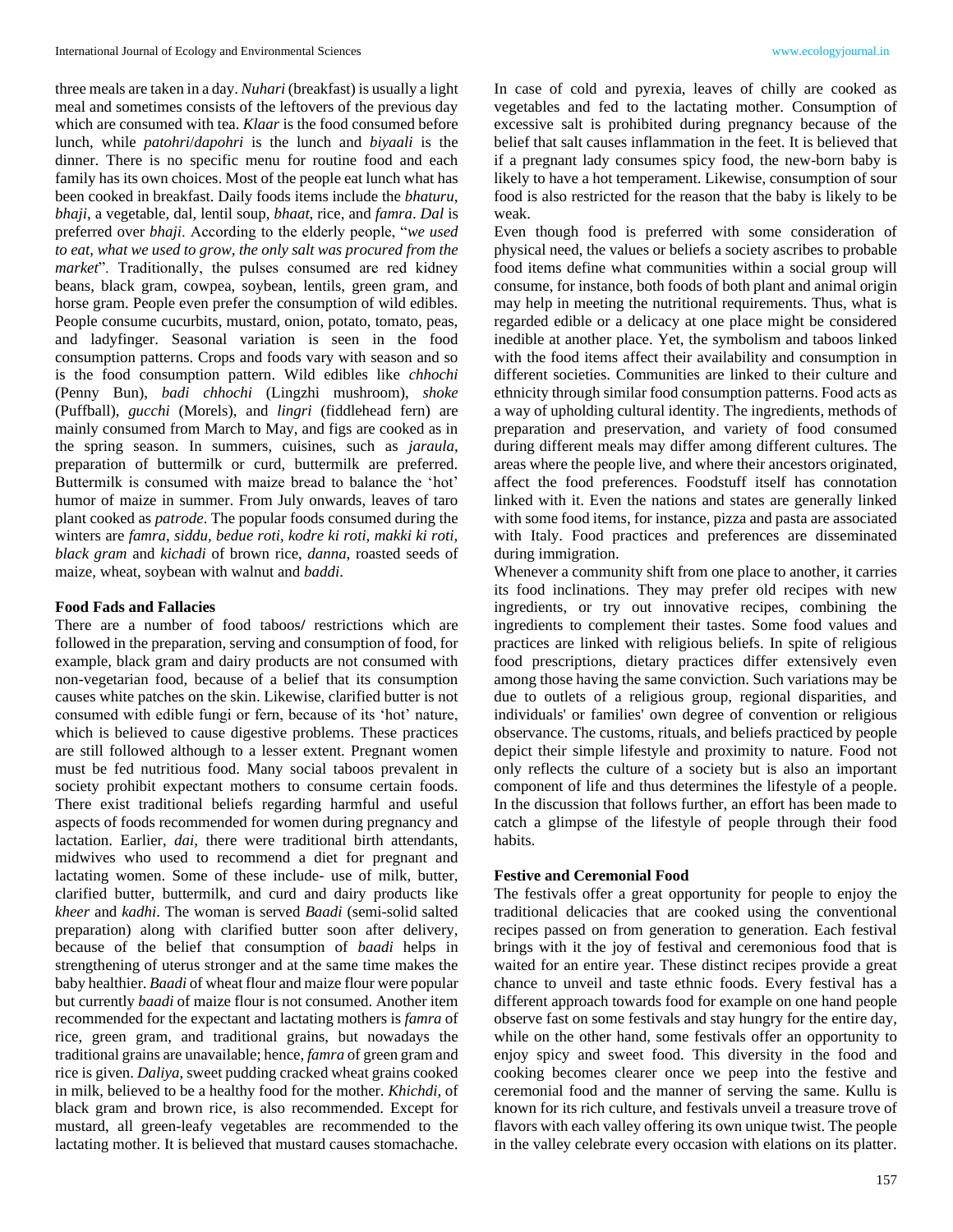The first day of the Hindu calendar is called *saza*. The monthly *saza* are celebrated and popular in the months of *magh* (January-February), *baishakh* (April-May), *shravan* (July-August), *bhadrapad* (August-September), etc. *Nya samvat* (March-April) is also celebrated as a local festival. *Siddu, bedue roti, chilre, halwa, seppu badi, khichadi, bhalle, rott, gulgule, mitthe chawal* is made on festive occasions. On this occasion, people prefer starting the day by consuming sweet food; hence, the parents or grandparents used to feed jaggery to younger ones early in the morning before the sunrise. On this occasion, the local deity is taken out in a palanquin. In the morning, sweet rice is cooked and every house cooks *chilre* or *babroo*. In the evening, *gulgule, marchu*, *dal*, *sabji* and rice is prepared.

On the occasion of *Baisakh,* the local deity again visits the villages and people worship the deity. In the morning, stuffed *Rott* is cooked. On this occasion, children along with herdsmen take a trip to the mountain top or forests and take stuffed *rott* and wooden sword and bow-arrow. This is locally known as *jot*. After reaching the mountaintop, the children play with *rott*, but nowadays people don't go to forests but perform this ritual at the household level. It is believed that this ritual ensures the prosperity and wellbeing of the family. *Siddu* or *bedue roti* is cooked for dinner. In the month of *ashada* (June-July) onion and potato are cooked as vegetables for local deities. Females cook *chapatti* and males cook vegetables and all village households meet at commonplace and organize a feast. In the month of *shravan* (July-August) *shahnu,* a local fair is organized to appease Lord Shiv. People cook *halwa, marchu*, *dal*, rice, *siddu,* and *bedue roti,* as per their choice. *Shahnu*, a local is organized in *Bhadrapada* (August-September) and people worship the local deity and cook *gulgule, marchu, chilre, dal,* rice, and *sabji*. *Shoyri* or *Sair saza* is celebrated in *shoj* (September-August) and on this occasion locally available grass and flowers are given to elders as a mark of respect to beget their blessings, who in turn distribute walnuts to the youngsters. *Bedue roti* is cooked on this occasion. In *posh* (November-December), *dayali* is celebrated for two days. Village boys gather and a long husk of rice is taken from the storehouse of the deity to the temple. At night, people worship in *chaudi*, the drawing-room. Small resin woods are worshipped on a slate stone and perform worship of fire with small barley grass, walnuts, and *bedue roti*. Boys make bonfires near the storehouse of the deity and make noise to remove the negativity. *Bhalle*, *bedue roti,* and *siddu* are cooked to mark the celebrations. In the month of *Magh* (January-February), elders are greeted with small barley grass. On this occasion, roasted sesame, amaranths, walnuts, and maize, and the main specialty of the occasion is *maah ki kichadi*. In the month of *falgun* (February-March), a festival of *fagli* is celebrated with great fervor and the deity is taken out in the village. *Siddu, chilre, marchu*, etc. are cooked.

*Dham*, the traditional food is cooked and served at every delighted event or celebration in Kullu. It is relished during weddings, festivals, and religious congregations. The main peculiarity of traditional *dham* is that curd is used as one of the main ingredients in gravy. *Madhara* is the center of attraction of *dham*. The word *madhara* connotes a balanced taste, somewhat between sour and sweet. It is likely to have acceptable quantity of salt and any food item cooked in curd with a balanced amount of ingredients is termed as *madhara* in taste.

Traditionally, the *madhara* of *seppu badi* and cowpea was cooked, but nowadays, *madhara* of matar-paneer is more common as compared to the former. Another delicacy of *Kulvi dham* is sour *rajmah*, for which the beans are boiled, followed by frying in clarified butter along with the mixture of ground spices. Black cardamom, carom seeds, cinnamon, cloves, and bay leaves are added to impart special flavor along with small pieces of tomatoes, curd, raisins, and coconut powder. To this, juice of *Citrus limon* is added for imparting sour taste. Presently, sour *rajmah* is not included in the menu of *dham*. *Kadhi* is still in the trend in *Kulvi dham*. *Kadhi* is prepared by cooking boiled potatoes in gravy to which buttermilk is added followed by boiling. *Mash dal* is another important item of *Kulvi dham*. Traditionally, *Kaddu ka khata*, the sour pumpkin is common, for which pumpkin is cooked in the gravy ginger and mixture of ground spices. Curd is added to this and stirred for a while. Heated and ground walnuts are added to the gravy and for souring juice of *Citrus limon* or dried mango powder is added. *Moong rayta* was traditionally cooked for *dham*, and presently dates are used instead of *moong*. Green gram is boiled in water until cooked and then sautéed in oil along with spices. Curd is added followed by the addition of *rai* (black mustard seeds) and kept for some time until the mustard seeds impart flavor. *Dal* and *rayta*  are served with rice and *chapattis.* The main sweet course of *Kulvi dham* is the apple or pumpkin pudding. Apple or pumpkin is shallow fried in clarified butter and cooks until these soften and later thick syrup of sugar is added, followed by boiling. However, presently sweet rice is also served as a dessert course. Earlier, *jatu, lal chaul*, brown rice was served in *Kullvi dham*, but now people prefer simple white rice. In addition to this, *chilre, bobroo* and *gulgule* are cooked for the bride. In non-vegetarian *dham*, two types of meat are cooked, viz., *madhara* and *khatta*. *Madhara* meat involves the cooking of clean chopped pieces of meat in oil or clarified butter along with onion, garlic, ginger, and a mixture of grinded spices. To these small pieces of tomatoes are added and again cooked for some time. Then the curd is added and stirred well for a while. The pieces of meat are added to the gravy and boiled until cooked. For making *Khatta* or sour meat, the gravy is prepared in a similar way as that for *madhara* meat. To the gravy, curd, and pieces of *potti*, the intestine is added, followed by boiling and stirring until cooked. To impart a sour taste, juice of *Citrus limon* or dried mango powder is added. Thus, besides impacting food preferences, culture also plays a role in governing food-related customs. Food-related etiquettes or table manners is a phrase that exemplifies the cultural connotation of food consumption patterns. There are general assumptions that culture has a great role in defining the food habits of the people in a particular area. The time taken for the adaptation of people to a new environment depends on their previous food habits. Food consumption and the underlying agricultural production processes are accounting for the global environmental pressures, including land-use changes, water use, biodiversity loss, and even climate change. Numerous studies have been carried out to analyze the food systems across the globe. Das and Deka (2012) [3] reviewed the fermented foods and beverages of North-East India and revealed that the tribal people of this region have evolved their own methods of fermenting food. According to Gupta et al. (2014)<sup>[5]</sup> the idea of '*food as medicament'* is deeprooted in the primitive healing traditions of all societies. Food habits are the ways in which individuals or communities, in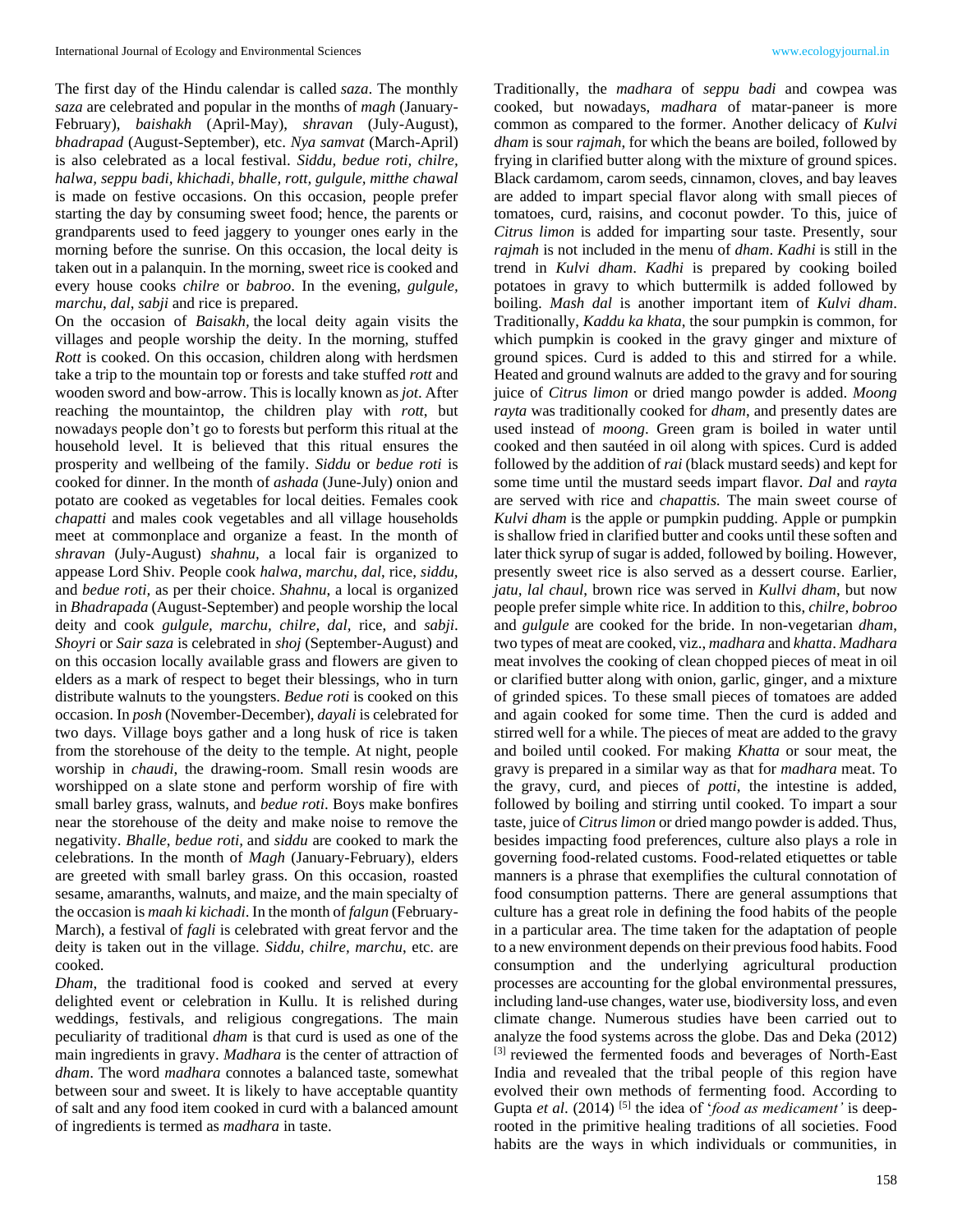response to the socio-cultural stresses select, eat, and use available foods. The Northwestern Himalay with a wide range of physical, cultural, and economic conditions offers a diversity of diet preferences. The communities have evolved local methods of farming, post-harvest management, storage and preservation, food consumption, and healthcare. Sarkar, *et al*. (2015) [8] while reviewing the traditional and *Ayurvedic* foods of Indian origin stated that traditional foods have been prepared for years and the preparation varies across the country. Traditional knowledge about food processing, its preservation, and therapeutic effects has been proven for generations. Traditional foods act as functional foods owing to the presence of curative ingredients, antioxidants, dietary fibers, and probiotics.

## **Conclusion**

Food habits are changing rapidly and it is very difficult to point out the factors responsible for inciting deviations in food habits. Though most of the traditional foods are still in use many of them, like those of Proso millets, Foxtail millet, Millet, and Buckwheat are losing their significance and are on the verge of extinction.

The elder generation accepted that cooking and consumption of ethnic foods like *kathu ke chilre, takk ka famra, chini ka bhaat, kauni ka bhat, kauni ka famra,* and *makki ka baadi* is declining owing to the lack of time, interest, and acquaintance about the cooking techniques. These food items have completely disappeared in lower areas of the Kullu district, though there is a possibility that these are consumed in remote areas where chenopod, Proso millets, foxtail millets are still in vogue, although to a lesser extent. Though the maize is still grown the *baadi* of maize is not cooked. The reason for the nonconsumption of certain foods is the non-availability of raw material and changing cropping patterns. Owing to crop diversification and climate change, some crops are not grown. Likewise, the food preferences of people have undergone a sea change, and youngsters and more inclined to street food and junk food, which is in fashion in the valley because of the influx of national and international tourists. The ethnic recipes are losing ground and nowadays many substitutes are available in the market, therefore to save time and energy, people prefer opting for convenient and reasonable cooking and serving techniques.